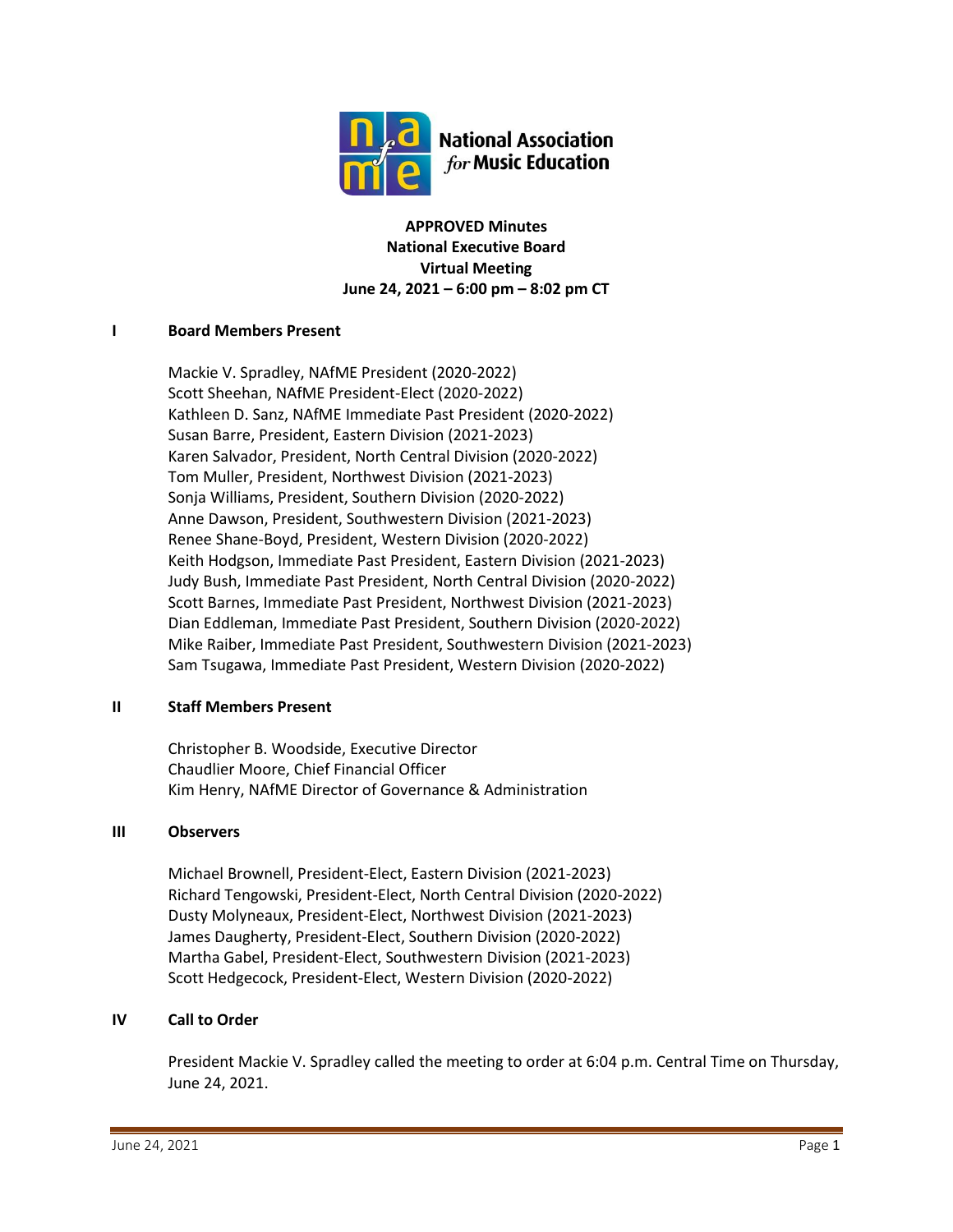## **V Review and Adoption of Agenda (Appendix A)**

*IT WAS MOVED BY HODGSON, SECONDED BY SALVADOR, AND CARRIED UNANIMOUSLY TO ADOPT THE AGENDA, INCLUDING THE CONSENT AGENDA, WITH FLEXIBILITY AS DIRECTED BY THE PRESIDENT:*

- *APPROVAL OF THE MINUTES OF THE MAY 27, 2021 NEB MEETING*
- *APPROVAL OF THE NAFME WESTERN DIVISION NOMINATING COMMITTEE:*
	- o *RHONDA RHODES (UT)*
	- o *MICHAEL STONE (CA)*
- *APPROVAL OF CHAIRS-ELECT*
- *APPROVAL OF NAFME COUNCIL APPOINTMENTS BY DIVISION*
- *APPROVAL OF NAFME COUNCIL APPOINTMENTS – MEMBERS-AT-LARGE*
- *APPROVAL OF SMTE EXECUTIVE COMMITTEE INTERIM APPOINTMENT*

#### **VI Reports**

#### **A Report of Chair, Executive Committee**

President Spradley asked Executive Director Christopher Woodside to provide an overview of the budget process for the association. Mr. Woodside reminded the board that the association follows a one-year budget, and the Fiscal Year (FY) begins on July 1. The past FY was extraordinarily difficult and unprecedented. Mr. Woodside and Chief Financial Officer Chaudlier Moore provided the board with a "A Roadmap to Sustaining and Reimagining NAfME" document that was created at the start of the pandemic. This document outlined a series of actions the board reviewed and approved for staff to pursue to help the state affiliates and the national organization, specifically the Membership Growth Incentive Initiative. Staff has also provided the "NAfME Blueprint for a *Sound* Future" which summarizes financial controls for the association, as well as shows a transparent and accountable structure of oversight of practices and funds of the association. Mr. Woodside informed the board the Finance Committee requested a budget that reflected no deficit spending for the new FY.

President Spradley asked Mr. Woodside and Mr. Moore to provide an update on the current budget. Mr. Moore reviewed for the board the status of the two Paycheck Protection Program loans that were utilized to get NAfME through the past year; one loan has been forgiven and Mr. Moore is working with the bank to determine if the second loan will be forgiven as well. Mr. Moore also reviewed for the board the status of the National Assembly and All National Honor Ensembles (ANHE) contracts. The board requested staff negotiate a settlement on the remaining years of the National Assembly contract and those conversations are ongoing with the venue. The board requested staff negotiate a settlement on the ANHE contract in San Francisco, CA and those conversations are ongoing with the venue as well. Regarding National Assembly, the Finance Committee directed staff to cut down this budget, specifically in the areas of travel, food and beverage, event space, and lodging. In doing so, the Finance Committee was able to get to a balanced budget for FY 2021-2022. The board also discussed the 30% drop in membership during FY 2020-2021, the financial consequences of the loss of ILMEA on the upcoming FY 2021-2022, the outsourcing of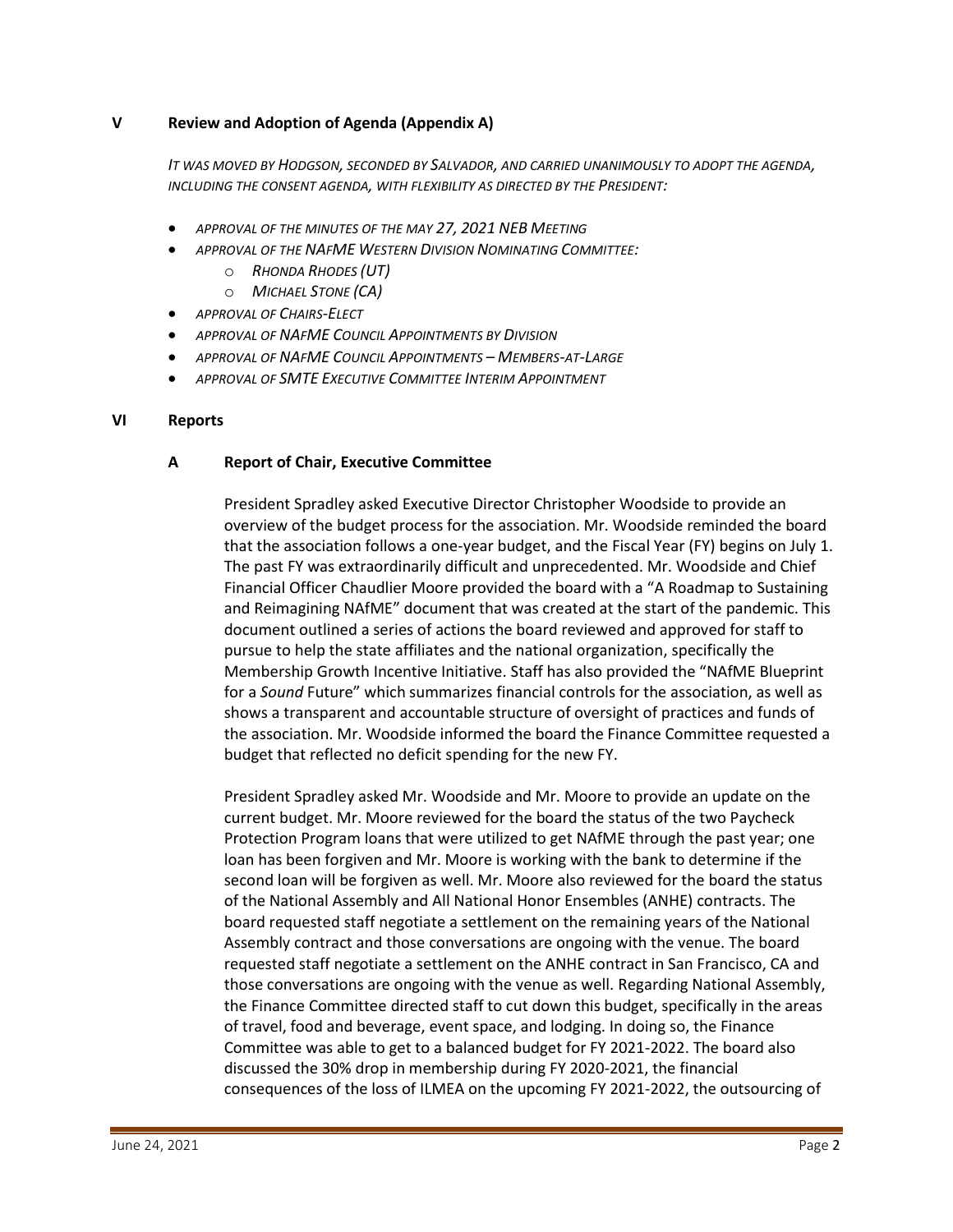technology needs, the Membership Growth Incentive Initiative, and funds for work on Diversity, Equity, Inclusion, and Access programs in FY 2021-2022. Mr. Woodside outlined for the board what a vote in support of this budget would entail; the current inperson National Assembly contract would be cancelled with the goal of hosting a hybrid event with a scaled down policy compliant event, the overall travel and housing budget for Governance is shrunk tremendously, a new website would be created during this FY, and the staff retirement fund contribution would be increased.

Mr. Woodside also provided a review for the board of the Membership Growth Incentive Initiative. This project came out of the "Roadmap to Sustaining and Reimagining NAfME". In short, NAfME will enter into an agreement with the State MEA affiliates if the State MEA is willing to obtain new members. Discussions have occurred with and been well received by the State Executives. The board discussed how this program would work and determined this would be a pilot program for one year and could be revisited if it is found to not be accomplishing its goals. The board also discussed the need to continue to focus on non-dues revenue.

*IT WAS MOVED BY SHANE-BOYD, SECONDED BY BARRE, AND CARRIED UNANIMOUSLY TO ADOPT THE PROPOSED FY 2021-2022 NAFME BUDGET.*

President Spradley asked the board to review the remaining informational items on the board agenda which include the financial reports, the 2021 Annual Reports from the Societies and Councils, and a review of the Codified Policies of the Association.

#### **B Report on NAfME Elections**

President Spradley asked North Central Division Past President Judy Bush and Southwestern Division Past President Michael Raiber to depart the board meeting at 7:32pm Central Time while the board received an update on the NAfME Elections. President Spradley asked Mr. Woodside to review the election policy regarding how to handle a runoff election as this is a possibility with five candidates moving forward to the National Assembly. Mr. Woodside explained how policy outlines how to handle a runoff election to get to two final candidates to move forward from National Assembly to the January 2022 ballot.

President Spradley asked North Central Division Past President Judy Bush and Southwestern Division Past President Michael Raiber to return to the board meeting at 7:53pm Central Time following the board discussion on the NAfME Elections.

#### **VII Appointments**

## **A Approval of Chairs-Elect**

Approved in the consent agenda. See page 2.

## **B Approval of NAfME Council Appointments by Division**

Approved in the consent agenda. See page 2.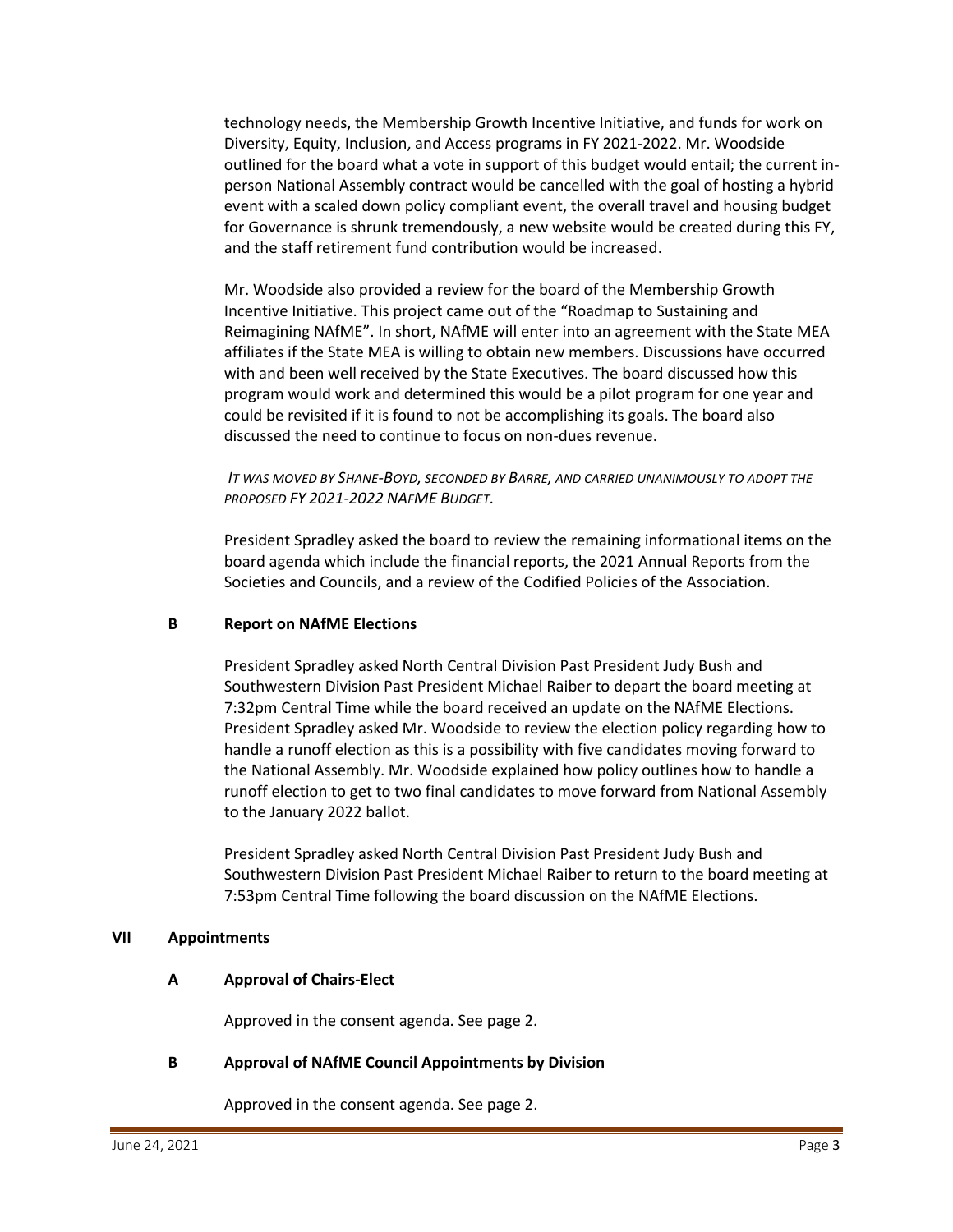# **C Approval of NAfME Council Appointments – Members-At-Large**

Approved in the consent agenda. See page 2.

# **D Approval of SMTE Executive Committee Interim Appointment**

Approved in the consent agenda. See page 2.

#### **VIII Old Business**

## **A 2021 National Assembly and Fall Division Meetings**

President Spradley asked the board to review the dates provided for the 2021 Fall Division Meetings.

# **B 2021 NAfME Transforming! National Leadership Assembly**

President Spradley reviewed the scheduled for National Assembly. President Spradley requested the Division Presidents provide a brief report out on the work of the Divisions during the Roll Call portion of National Assembly.

#### **IX Adjournment**

*IT WAS MOVED BY WILLIAMS, SECONDED BY MULLER, AND CARRIED UNANIMOUSLY TO ADJOURN THE NATIONAL EXECUTIVE BOARD MEETING ON THURSDAY, JUNE 24, 2021, AT 8:02 P.M. CENTRAL TIME.*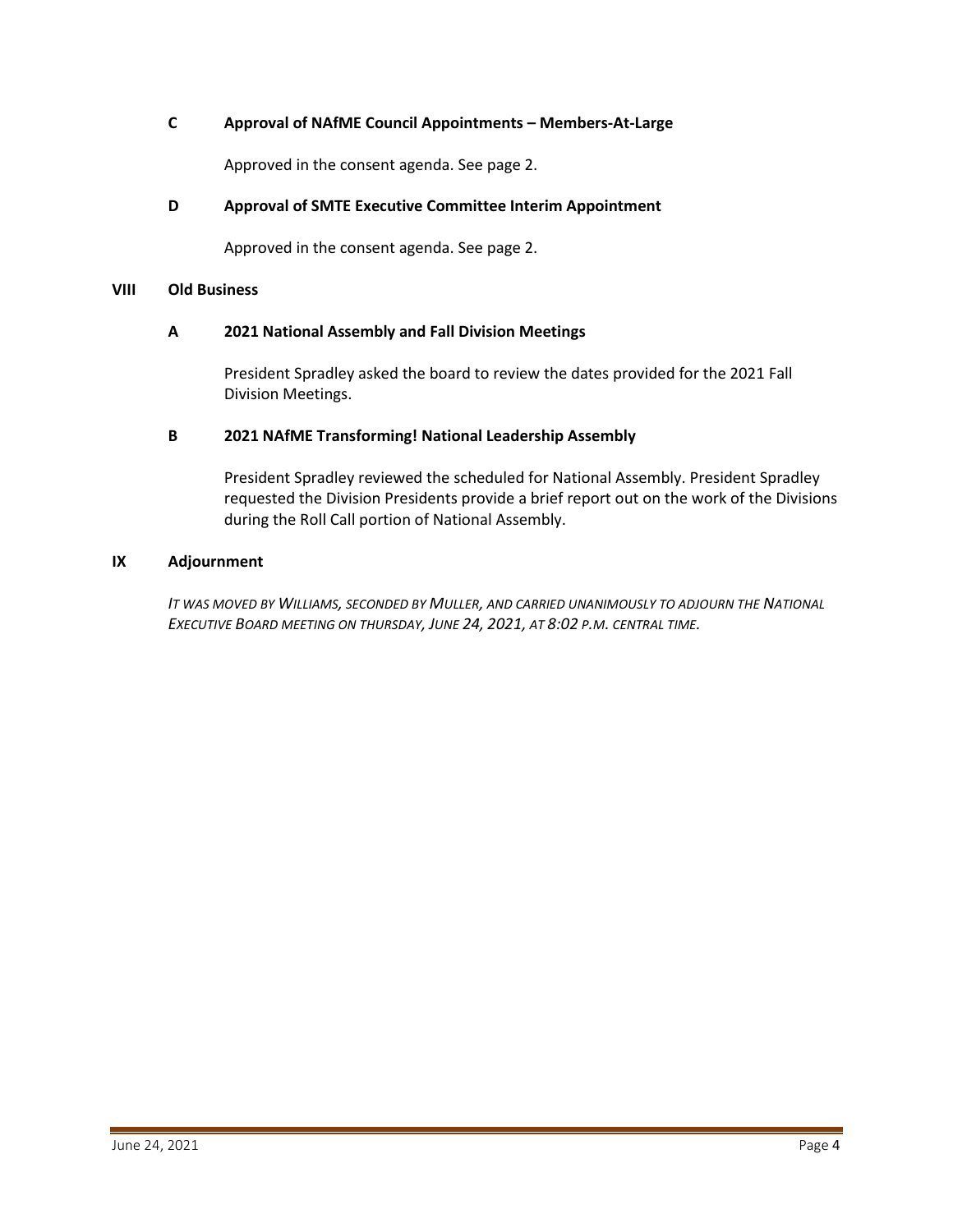Appendix A



# **National Executive Board Agenda Thursday, June 24, 2021 - 6:00 pm-8:00 pm CENTRAL Virtual Meeting**

| I            | Review & Adoption of Agenda |                                                                  |                   |             |  |  |  |
|--------------|-----------------------------|------------------------------------------------------------------|-------------------|-------------|--|--|--|
|              |                             | Confirm the Consent Agenda                                       |                   |             |  |  |  |
|              |                             | Approval of the Minutes of the May 27,<br>$\circ$                |                   |             |  |  |  |
|              |                             | 2021 NEB Meeting                                                 | Consent           |             |  |  |  |
|              |                             | Approval of Western Division Nominating<br>$\circ$               |                   |             |  |  |  |
|              |                             | Committee - Division Presidents-Elect                            | Consent           |             |  |  |  |
|              |                             | Rhonda Rhodes (UT)<br>$\circ$                                    |                   |             |  |  |  |
|              |                             | Michael Stone (CA)<br>$\circ$                                    |                   |             |  |  |  |
|              |                             | <b>Approval of Chairs-Elect</b><br>$\circ$                       | Consent           |             |  |  |  |
|              |                             | Approval of NAfME Council Appointments by<br>$\circ$             |                   |             |  |  |  |
|              |                             | Division                                                         | Consent           |             |  |  |  |
|              |                             | Approval of NAfME Council Appointments -<br>O                    |                   |             |  |  |  |
|              |                             | Members-At-Large                                                 | Consent           |             |  |  |  |
|              |                             | Approval of SMTE Executive Committee Interim<br>$\circ$          |                   |             |  |  |  |
|              |                             | Appointment                                                      | Consent           | Page 1-9    |  |  |  |
|              |                             |                                                                  |                   |             |  |  |  |
| $\mathbf{I}$ | Reports                     |                                                                  |                   |             |  |  |  |
|              | A                           | Report of Chair, Executive Committee                             |                   |             |  |  |  |
|              |                             | Adoption of 2021-2022 Budget                                     | Action            | Page 10     |  |  |  |
|              |                             | Appendix A1, A2, A3                                              |                   |             |  |  |  |
|              |                             | <b>Financial Reports</b>                                         | Informational     | Page 11-22  |  |  |  |
|              |                             | May Monthly Report                                               | Informational     | Appendix B  |  |  |  |
|              |                             | <b>Bylaw Amendment</b><br>$\bullet$                              | <b>Discussion</b> |             |  |  |  |
|              |                             | <b>MEA Updates</b><br>٠                                          | Discussion        |             |  |  |  |
|              |                             | 2021 Annual Reports - Societies and Councils<br>$\bullet$        | Informational     | Appendix C  |  |  |  |
|              |                             | Annual review of Codified Policy of the Association<br>$\bullet$ | Informational     | Appendix D  |  |  |  |
|              | B                           | <b>Report on NAfME Elections</b>                                 |                   |             |  |  |  |
|              |                             | NAfME Codified Policies I.J.001 & I.J.002<br>$\bullet$           | Informational     |             |  |  |  |
|              |                             | Appendix E1, E2                                                  |                   |             |  |  |  |
|              |                             | Approval of Western Division Nominating<br>$\bullet$             |                   |             |  |  |  |
|              |                             | Committee - Division Presidents-Elect                            | Consent           | Page 32     |  |  |  |
|              |                             | Appendix F1, F2                                                  |                   |             |  |  |  |
| Ш            | Appointments                |                                                                  |                   |             |  |  |  |
|              | Α                           | Approval of Chairs-Elect                                         | Consent           | Pages 34-36 |  |  |  |
|              | B                           | Approval of NAfME Council Appointments by                        |                   |             |  |  |  |
|              |                             |                                                                  |                   |             |  |  |  |